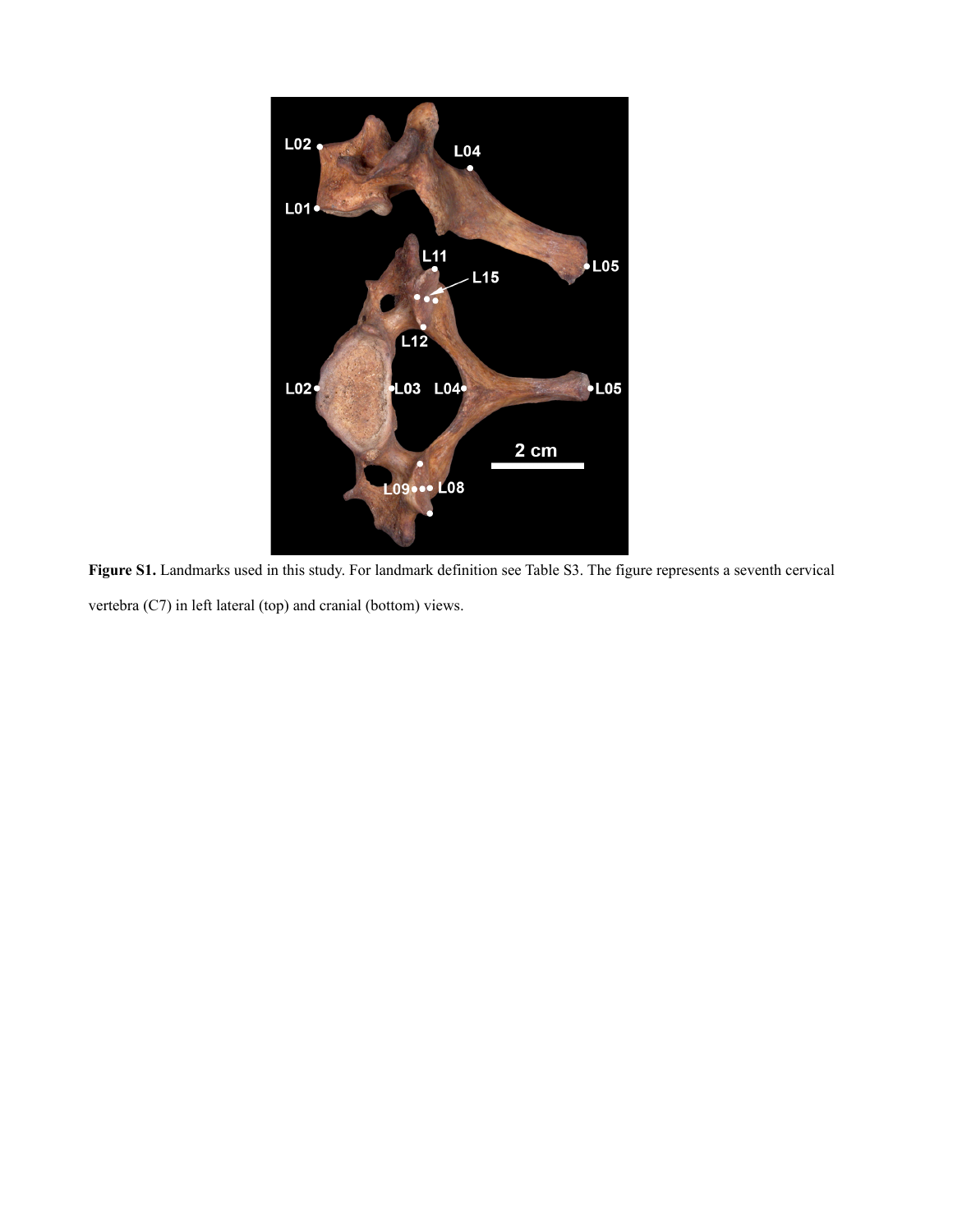|                                                                                                      |                   | Zool-                       |             |                                  |              |                            |              |
|------------------------------------------------------------------------------------------------------|-------------------|-----------------------------|-------------|----------------------------------|--------------|----------------------------|--------------|
| <b>Species</b>                                                                                       | <b>MusH</b>       | <b>MNHN</b>                 | <b>NHM</b>  | <b>RMCA</b>                      | <b>NMCN</b>  | <b>MAUV</b>                | <b>Total</b> |
| Homo sapiens                                                                                         | $8\sigma$         |                             |             |                                  |              |                            |              |
|                                                                                                      | 4Q                |                             |             |                                  |              |                            |              |
|                                                                                                      | 42 IS             |                             |             |                                  |              |                            | 54           |
| Pan troglodytes                                                                                      | $1\delta$         | $3\delta$                   | $1\delta$   | $8\sigma$                        | $3\delta$    | $10 \, \text{J}$           |              |
|                                                                                                      |                   | 5Q                          | 19          | 3Q                               | 3Q           | $10 \nvert\Omega$          |              |
|                                                                                                      |                   |                             |             | 10 IS                            |              |                            | 58           |
| Gorilla gorilla                                                                                      | $1\delta$         | $7\delta$                   | $2\delta$   | $1\delta$                        | $3\delta$    | $4\delta$                  |              |
|                                                                                                      | $1 \nvert \nvert$ |                             | $5\sqrt{2}$ |                                  | 4Q           | $1\sqrt{2}$                | 29           |
| <b>Total</b><br>エー・スキャー・エキー<br>$\sqrt{1 + 1}$<br>$\mathbf{v}$ $\mathbf{v}$ $\mathbf{v}$ $\mathbf{v}$ |                   | $\mathbf{11}$ $\mathbf{12}$ |             | $P \rightarrow P$ industry $P$ i | $\mathbf{r}$ | <b>Service</b><br>1.117777 | 141          |

Extant hominoid sample used in this study organized by species, sex and provenance institution.

Institutions: MusH (Musée de l'Homme collection, Paris); Zool-MNHN (Dept. Zoology, Muséum national d'Histoire naturelle, Paris); RMCA (Royal Museum for Central Africa, Tervuren); NHM (Natural History Museum, London); NMCN (Nat-Museu de Ciències Naturals, Barcelona); MAUV (Museo anatómico, Universidad de Valladolid). Sex: ♂= males; ♀=females; IS=indeterminate sex.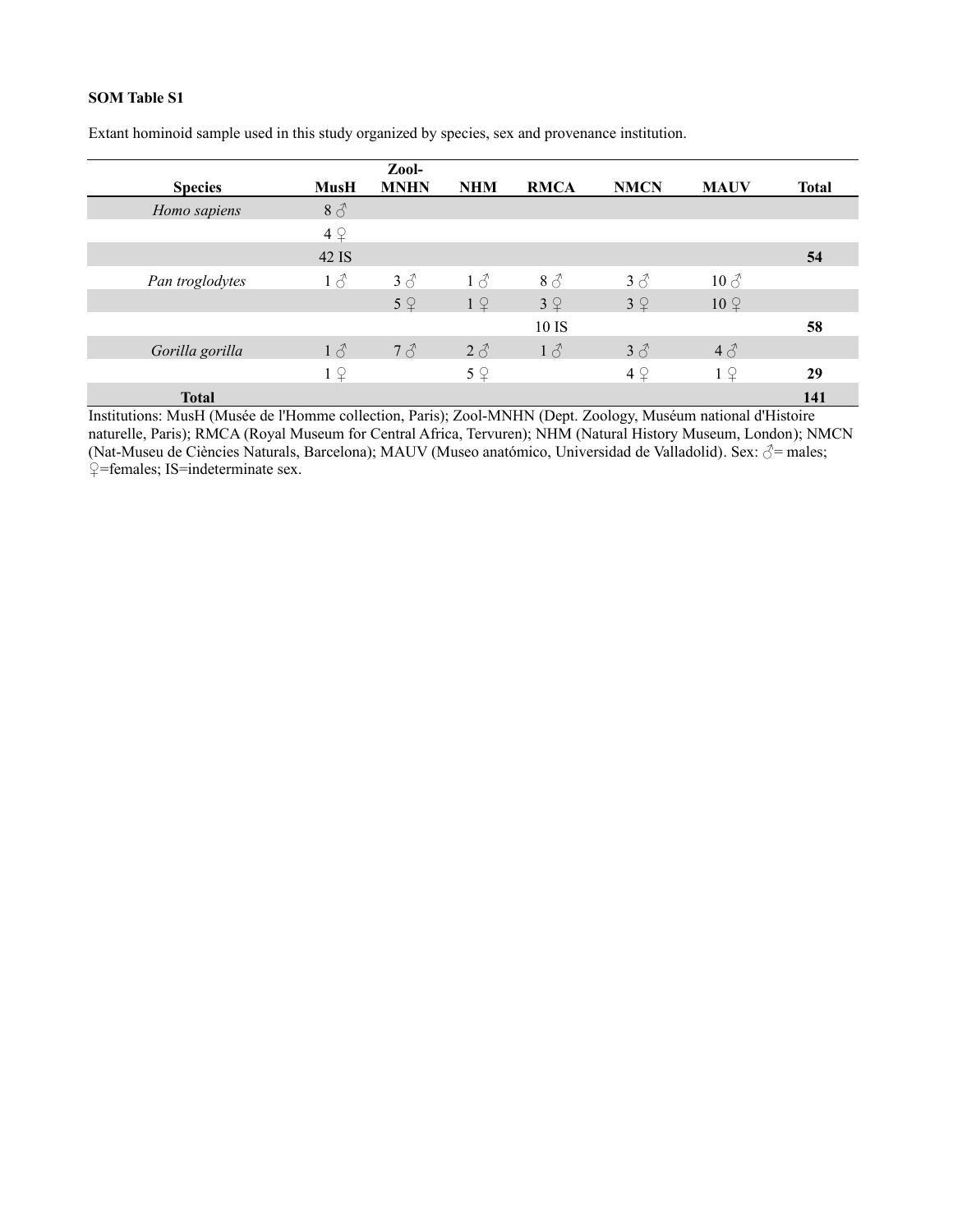Landmark definitions.

| <b>Landmarks</b> | Mid-<br>sagittal/Side | <b>Definitions</b>                                                                                                                                                                                                                     |
|------------------|-----------------------|----------------------------------------------------------------------------------------------------------------------------------------------------------------------------------------------------------------------------------------|
| L <sub>01</sub>  | MS                    | The most ventral point at the caudal surface of the vertebral body.                                                                                                                                                                    |
| L <sub>02</sub>  | MS                    | The most ventral point at the cranial surface of the vertebral body.                                                                                                                                                                   |
| L <sub>03</sub>  | <b>MS</b>             | The most ventral point of the vertebral foramen, taken at the most dorsal point<br>at the cranial surface of the vertebral body.                                                                                                       |
| L <sub>04</sub>  | MS                    | The most dorsal point of the vertebral foramen (taken at the cranial intersection<br>between the laminae).                                                                                                                             |
| L <sub>05</sub>  | MS                    | The most dorsal point of the spinous process. (If the tip of the spinous process<br>is forked, the missing space will be filled with modelling clay in order to take<br>the most dorsal point in the mid-sagittal plane).              |
| L <sub>06</sub>  | Left                  | The most lateral edge of the superior articular facets.                                                                                                                                                                                |
| L07              | Left                  | The most medial edge of the superior articular facets.                                                                                                                                                                                 |
| L08              | Left                  | Caudal edge of the superior articular facet located on the perpendicular line to<br>the line defined by L06 and L07. The perpendicular point related to the<br>mediolateral line on the caudal edge of the superior articular facet.   |
| L <sub>09</sub>  | Left                  | Cranial edge of the superior articular facet located on the perpendicular line to<br>the line defined by L06 and L07. The perpendicular point related to the<br>mediolateral line on the cranial edge of the superior articular facet. |
| L10              | Left                  | Center of the superior articular facet, calculated as the intersection of the lines<br>defined between L06 and L07; and L08 and L09.previously taken midlines of<br>the superior articular facets.                                     |
| L11              | Right                 | The most lateral edge of the superior articular facets.                                                                                                                                                                                |
| L12              | Right                 | The most medial edge of the superior articular facets.                                                                                                                                                                                 |
| L <sub>13</sub>  | Right                 | The perpendicular point related to the mediolateral line on the caudal edge of<br>the superior articular facet. Caudal edge of the superior articular facet located<br>on the perpendicular line to the line defined by L11 and L12.   |
| L14              | Right                 | Cranial edge of the superior articular facet located on the perpendicular line to<br>the line defined by L11 and L12. The perpendicular point related to the<br>mediolateral line on the cranial edge of the superior articular facet. |
| L15              | Right                 | Center of the superior articular facets, calculated intersection of the lines<br>defined between L11 and L12; and L13 and L14.                                                                                                         |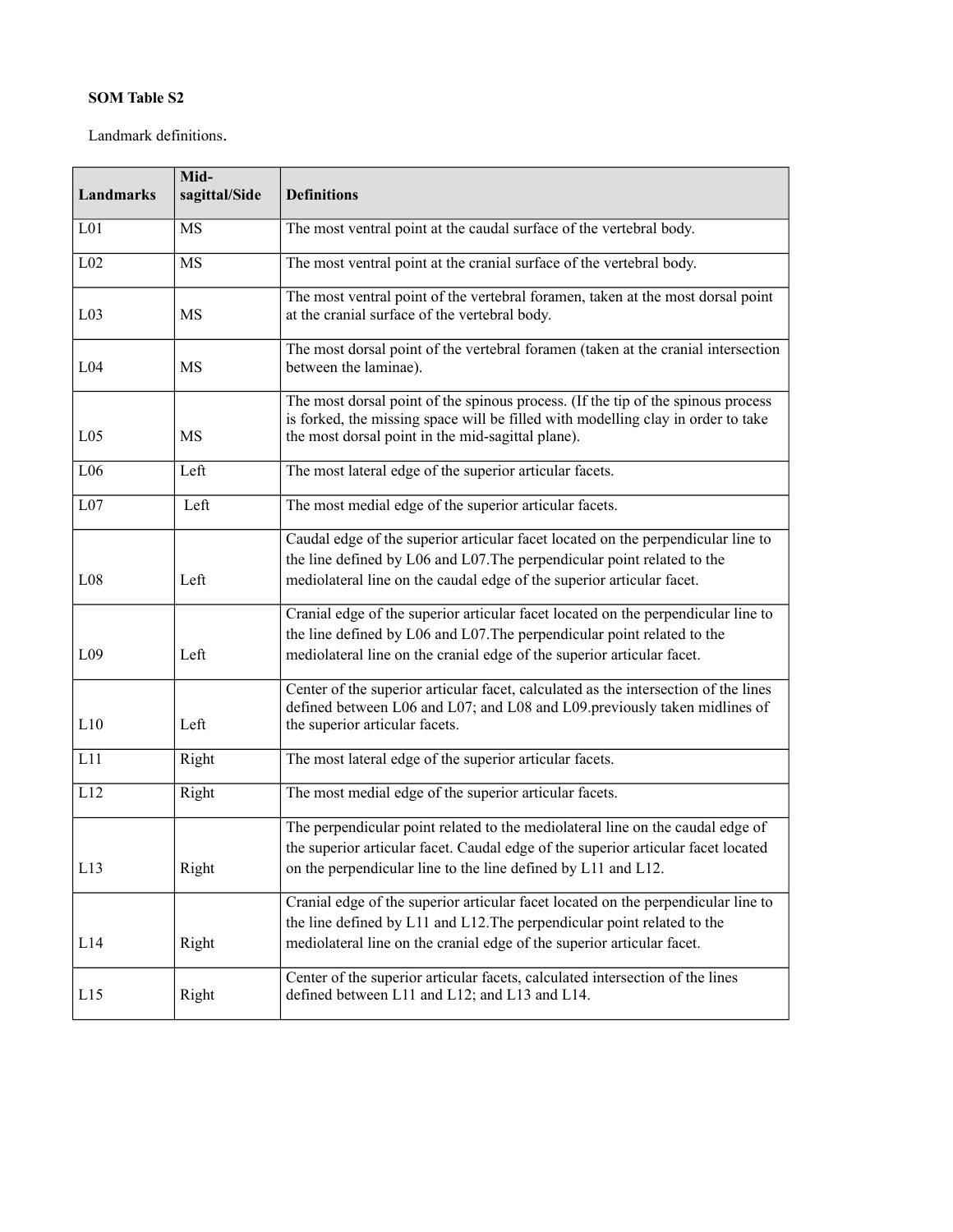| Data             | <b>Vertebra</b> | H. sapiens | P. troglodytes | G. gorilla |  |
|------------------|-----------------|------------|----------------|------------|--|
| Raw data         | C <sub>3</sub>  | $-1.372$   | $-1.555$       | $-1.762$   |  |
|                  | C <sub>4</sub>  | $-1.485$   | $-1.457$       | $-1.531$   |  |
|                  | C <sub>5</sub>  | $-1.442$   | $-1.384$       | $-1.414$   |  |
|                  | C6              | $-1.426$   | $-1.280$       | $-1.589$   |  |
|                  | C <sub>7</sub>  | $-1.061$   | $-1.294$       | $-1.330$   |  |
| <b>Residuals</b> | C <sub>3</sub>  | $-1.376$   | $-1.475$       | $-1.625$   |  |
|                  | C <sub>4</sub>  | $-1.468$   | $-1.413$       | $-1.475$   |  |
|                  | C <sub>5</sub>  | $-1.458$   | $-1.368$       | $-1.353$   |  |
|                  | C6              | $-1.418$   | $-1.264$       | $-1.405$   |  |
|                  | С7              | $-1.059$   | $-1.265$       | $-1.191$   |  |

Global integration values from raw data and form residuals in Hominine subaxial cervical spine  $(C3-C7)^a$ .

Values lower than -1 (e.g. -1.3) indicate that the element is globally integrated. Thus, all subaxial cervical vertebrae from raw data and from residuals are globally integrated.

## **SOM Table S4**

Three modules analyses. Results for the modularity and integration tests in the Hominine subaxial cervical spine (C3-C7) from raw data and from residuals.

| Data             | Vertebra       | H. sapiens |                | <b>Pan troglodytes</b> |                | Gorilla gorilla |                |
|------------------|----------------|------------|----------------|------------------------|----------------|-----------------|----------------|
|                  |                | CR         | <b>PLScorr</b> | <b>CR</b>              | <b>PLScorr</b> | <b>CR</b>       | <b>PLScorr</b> |
|                  | C <sub>3</sub> | 1.067      | $0.884**$      | 0.983                  | $0.888**$      | $1.046*$        | $0.797**$      |
| Raw data         | C <sub>4</sub> | 1.027      | $0.859**$      | 1.252                  | $0.932**$      | 1.161           | $0.801**$      |
|                  | C <sub>5</sub> | 1.063      | $0.886**$      | 1.149                  | $0.844**$      | 1.087           | $0.820**$      |
|                  | C6             | 1.022      | $0.903**$      | 1.200                  | $0.908**$      | $0.992*$        | $0.783**$      |
|                  | C7             | 1.181      | $0.871**$      | 1.218                  | $0.940**$      | 1.127           | $0.822**$      |
|                  | C <sub>3</sub> | 1.067      | $0.885**$      | 1.023                  | $0.912**$      | 1.186           | $0.890**$      |
| <b>Residuals</b> | C <sub>4</sub> | 1.021      | $0.863**$      | 1.227                  | $0.932**$      | 1.180           | $0.867**$      |
|                  | C <sub>5</sub> | 1.08       | $0.889**$      | 1.150                  | $0.845**$      | 1.207           | $0.843**$      |
|                  | C6             | 1.025      | $0.894**$      | 1.203                  | $0.903**$      | 1.136           | $0.822**$      |
|                  | C7             | 1.198      | $0.878**$      | 1.222                  | $0.941**$      | 1.169           | $0.873**$      |

CR= Covariance ratio coefficients; PLScorr=Partial least squares correlation coefficients. Non-significant CR values that are >1 imply that the structures are not modularized and therefore might evidence a relative integration of the modules. Significant PLScorr values imply that anatomical parts are relatively integrated.

\**p*-value<0.05; \*\**p*-value<0.01.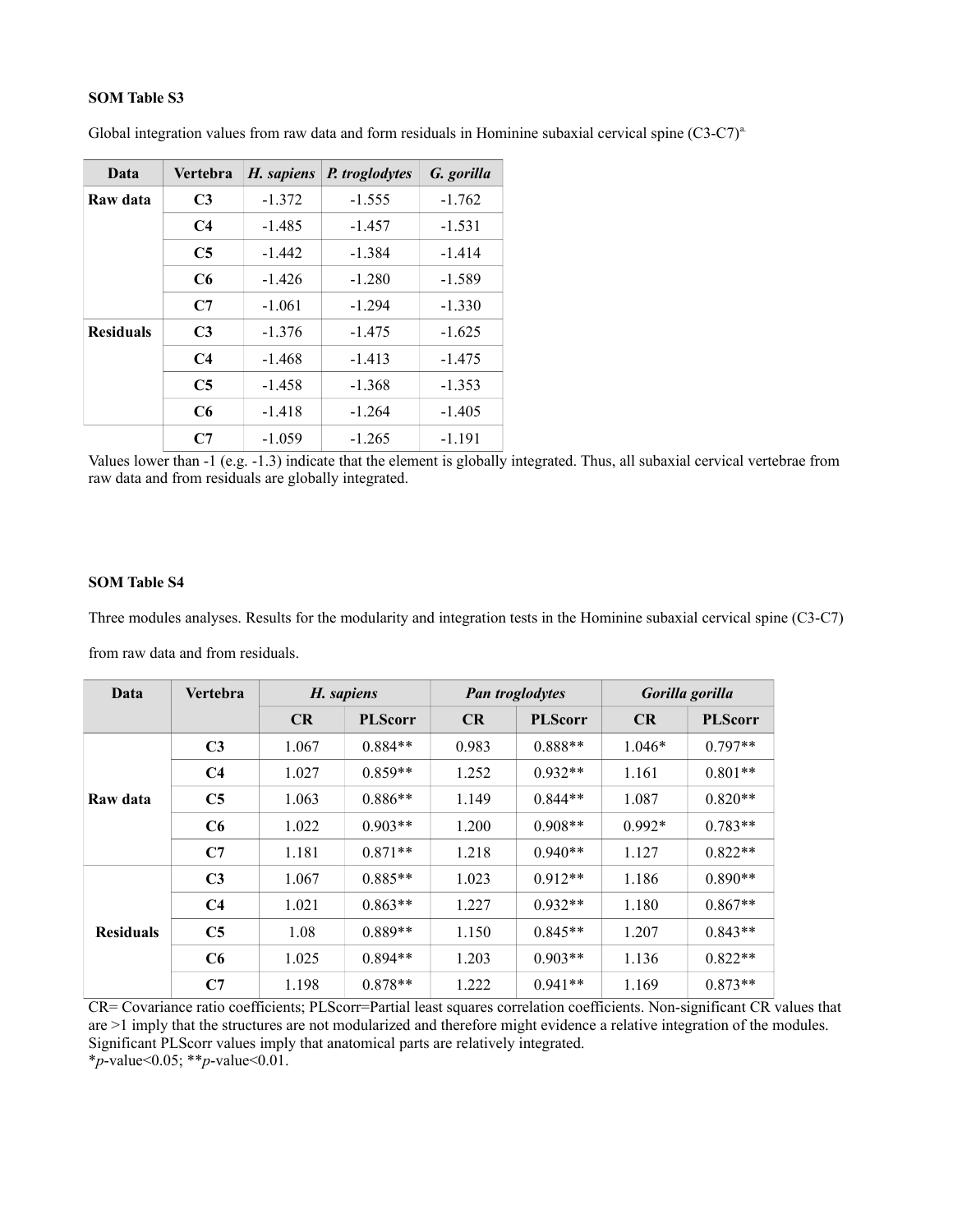Results for the modularity and integration tests in the Hominine subaxial cervical spine (C3-C7) from raw data and from residuals taking into account two modules: vertebral body and neural arch (i.e. spinous process and superior articular processes).

| Data             | Vertebra       | H. sapiens |                | <b>Pan troglodytes</b> |                | Gorilla gorilla |                |
|------------------|----------------|------------|----------------|------------------------|----------------|-----------------|----------------|
|                  |                | CR         | <b>PLScorr</b> | CR                     | <b>PLScorr</b> | CR              | <b>PLScorr</b> |
|                  | C <sub>3</sub> | 0.999      | $0.856**$      | 0.853                  | $0.88**$       | $0.861**$       | $0.720**$      |
| Raw data         | C <sub>4</sub> | 0.938      | $0.818**$      | $0.939*$               | $0.95**$       | $0.751**$       | $0.714**$      |
|                  | C <sub>5</sub> | 0.937      | $0.864**$      | $0.89*$                | $0.799**$      | $0.744*$        | $0.713**$      |
|                  | C6             | $0.877*$   | $0.926**$      | $0.937*$               | $0.878**$      | $0.718*$        | $0.693**$      |
|                  | C7             | 1.017      | $0.894**$      | 1.015                  | $0.952**$      | $0.782*$        | $0.769**$      |
| <b>Residuals</b> | C <sub>3</sub> | 0.976      | $0.859**$      | 0.895                  | $0.915**$      | 1.067           | $0.873**$      |
|                  | C <sub>4</sub> | 0.928      | $0.816**$      | 0.965                  | $0.954**$      | $0.889*$        | $0.829**$      |
|                  | C <sub>5</sub> | 0.942      | $0.872**$      | $0.893*$               | $0.802**$      | $0.867*$        | $0.786**$      |
|                  | C6             | $0.881**$  | $0.927**$      | 0.940                  | $0.872**$      | $0.809**$       | $0.793**$      |
|                  | C7             | 1.026      | $0.932**$      | 1.008                  | $0.953**$      | $0.759*$        | $0.854**$      |

CR= Covariance ratio coefficients; PLScorr=Partial least squeares correlation coefficients. Non-significant CR values that are >1 imply that the structures are not modularized and therefore might evidence a relative integration of the modules. Significant PLScorr values imply that anatomical parts are relatively integrated. \**p*-value<0.05; \*\**p*-value<0.01.